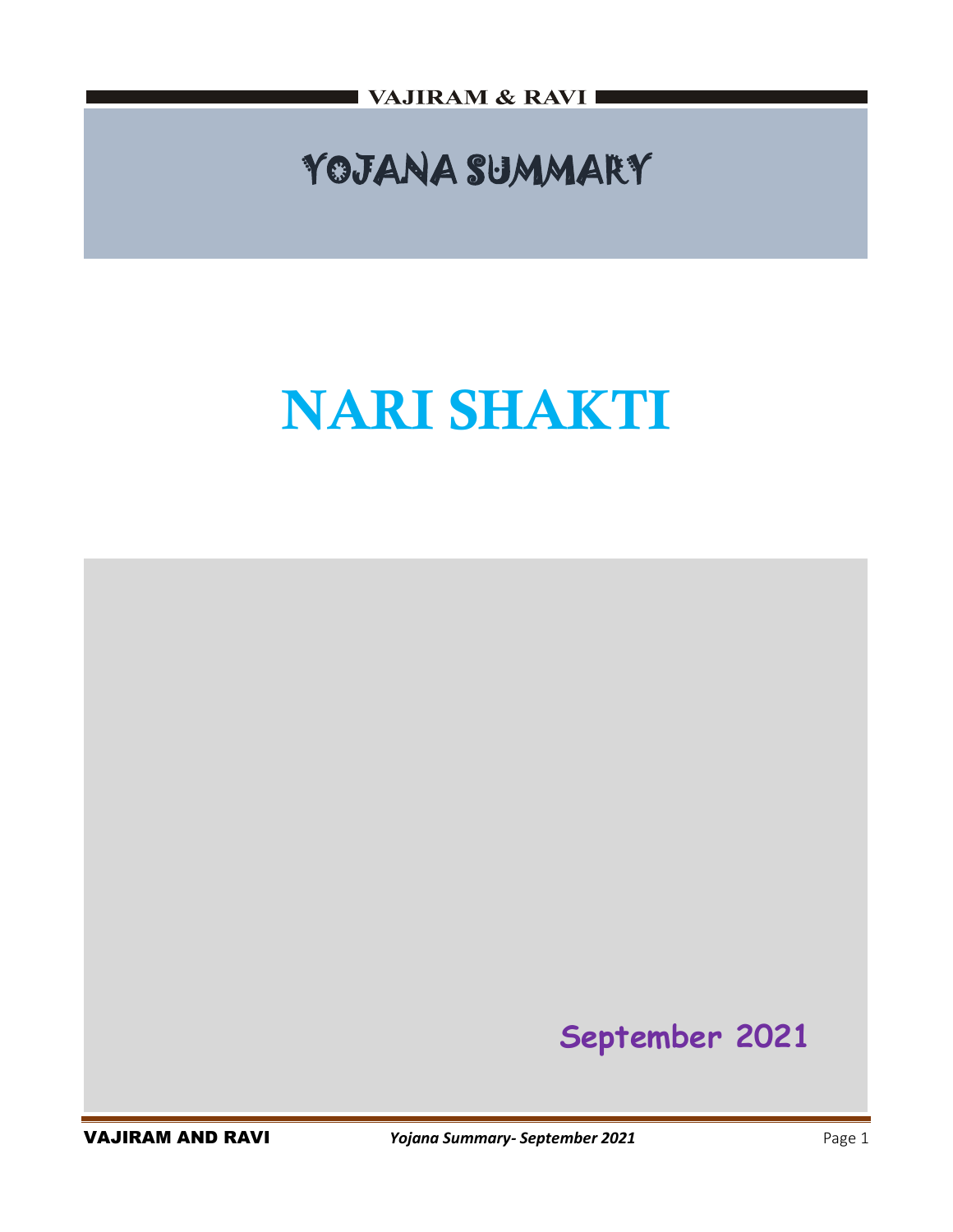## VAJIRAM & RAVI **FIGHTING FEMICIDE**

## **What is Femicide?**

- It represents the **act of killing women because of their gender**. Femicide, in general, is understood to be motivated by misogyny and prejudice against women.
- Several forms of violence against women fit within the definition of femicide. This includes: domestic violence, honour killings, dowry deaths, sex-selective abortions, infanticide, domestic violence, and witchhunting.

#### **Some Facts:**

- A **53% rise** is seen in **crime against women in 2020** after **lockdown was imposed**.
- **Dowry Deaths** As per NCRB report, on average, **every hour a woman succumbs to dowry deaths in Indi**a.
	- o Dowry related death is closely linked to a woman's age at marriage, her educational level and her exposure to mass media. States with lower female literacy experience higher rates of dowry deaths.
- **Sex-selective abortions** An estimated 10 million female foetuses have been aborted over the past two decades.
	- o Gender-biased sex selection has historically been practiced **among educated, middle-class families**. There has also been an increase in the practice amongst **lower-class and rural communities**.

## **Responses To Femicide**

- **1. Legislative Actions**
- The **Dowry Prohibition Act, 1961** bans dowry in any form.
- **Pre-Conception and Pre-Natal Diagnostic Techniques (PC/PNDT) Act, 1994** prohibits the use of prenatal technologies to determine the sex of a foetus.
- There is no legislation directly addressing honour killings and currently, it is dealt with under the **Indian Penal Code or the Criminal Procedure Code**.

## **2. Affirmative Actions**

- The reservation of 33% of seats for women in India's local government.
- Goa allocated nearly **half of the state's representative council seats for women.**
- The penalties outlined within the legislation are weak and the implementation of these laws remains limited. As a result, we are witnessing an increase in the cases of femicide.

#### **Way Forward**

• **Legislation for Violence against Women** - Strong legislation is vital for holding the perpetrators accountable. **Increased funding and strengthened infrastructure** are also required.

#### **Do you Know?**

- In 2020, India **ranked 142 among 193 countries** in terms of percentage of women in Parliament.
- A total of **78 women MPs were elected in 2019** (14.4%).
- **Sensitisation of Police Personnel** Police have little understanding of violence against women legislation. They are often **influenced by social structures of gender bias**. They often refuse to register First Information Report in cases of domestic violence and dowry harassment or dowry death.
	- o **Protocols must be developed** so that police officers know how to respond when women report crimes. **Gender sensitisation training** must become mandatory for all police personnel.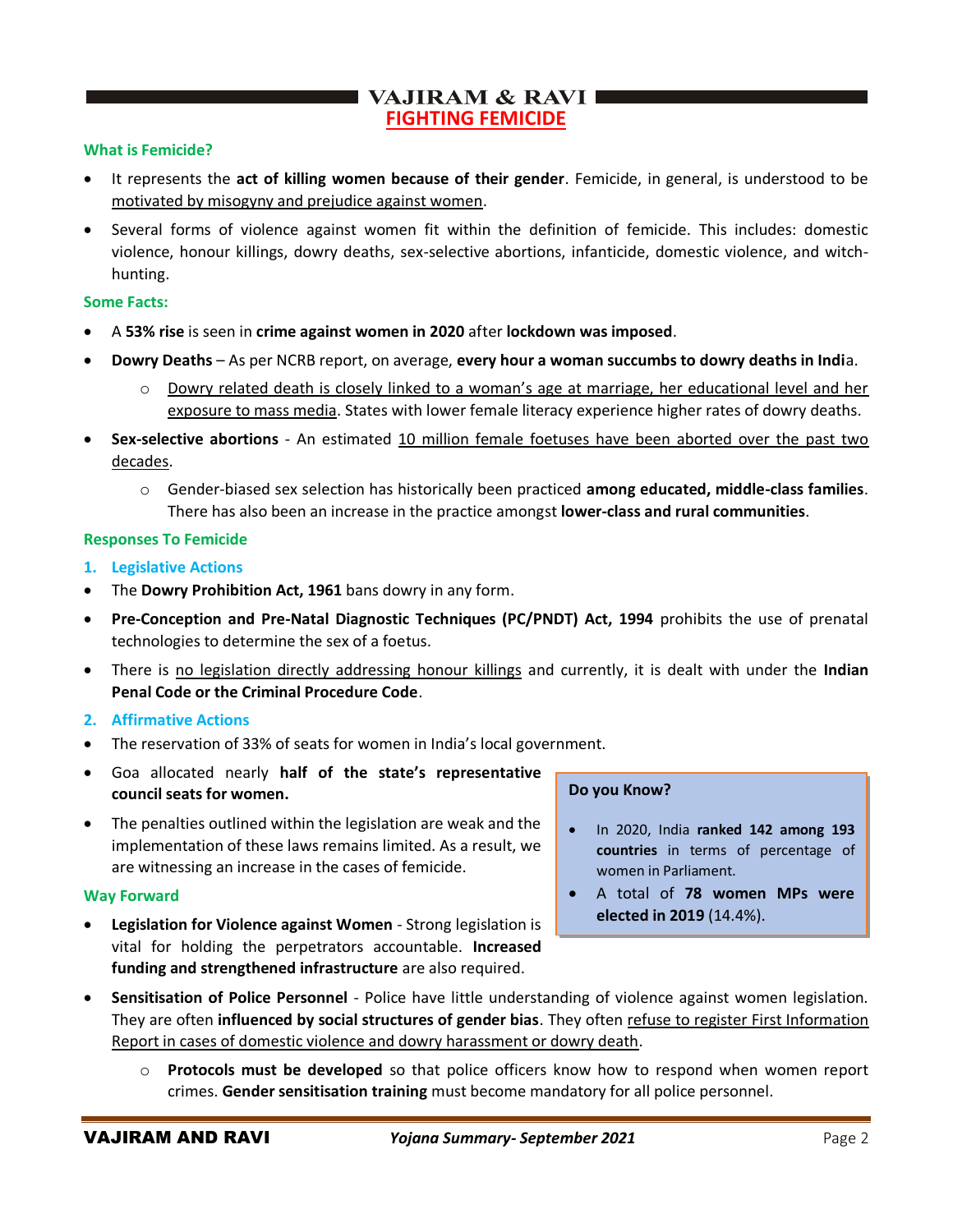## I VAJIRAM & RAVI I

- **Increase in Support Services for Women** Support programmes can strengthen infrastructure by increasing shelter homes and improving medical facilities. It can also educate women on their rights and the legislation protecting them from violence.
- **Addressing Patriarchy** Engage with local communities and develop education programmes on women's right.

## **Conclusion**

As India is becoming more gender-friendly, the rise in violence against women can be seen, in part, as a **response to these changes and as an attempt to reassert traditional power structures**. However, we should keep putting strong efforts till Indian women are empowered.

#### **GROUND EXPERIENCES**

## **Peculiar Challenges Faced During Pandemic**

- Victims were stuck at home and they *could seek help only at specific hours* in the night everyone was asleep or in the early morning.
- *Rescue operations became challenging* as police authorities were occupied with maintaining Covid protocols.
- *Transportation became a big hassle* as public transport was not available.
- How to *bring a new survivor of violence to the shelter home* due to risk of Covid?
- Pandemic has witnessed a *rise in gender-based violence*. This increase in gender-based violence has been termed as "**Shadow pandemic"** by the UN Women.

## **SHG-LED WOMEN EMPOWERMENT**

#### **What Are SHGs?**

• SHGs are voluntary associations of **economically poor, usually drawn from the same socio-economic background** and who resolve to come together for a **common purpose of solving their issues and problems** through self-help and community action.

#### **How SHG As A Concept Gained Momentum In India?**

- In 1984, the concept of social mobilisation through organising of SHGs was introduced based on Prof. **Yunus's Grameen Bank model**.
- Initially, **NABARD along with empanelled NGOs** designed and developed the promotional ecosystem, including the SHGs-Bank linkage programme.
- In the year 1990, the **RBI recognised SHGs as an alternate credit flow model**.

## **Different Committees and SHGs**

| <b>Committee</b> |        |                | <b>Purpose</b>     | <b>Recommendations</b> | <b>Action Taken</b>                                                                                    |
|------------------|--------|----------------|--------------------|------------------------|--------------------------------------------------------------------------------------------------------|
|                  | S. R   | Hashim $\vert$ |                    |                        | To review poverty $\frac{1}{2}$ Shift focus from an $\frac{1}{2}$ IRDP and its associated schemes were |
|                  | (1997) |                | alleviation        |                        | and   individual beneficiary   merged and a new scheme 'Swarnjayanti                                   |
|                  |        |                | employment         | to group-<br>approach  | Gram Swarozgar Yojana' (SGSY)<br>was                                                                   |
|                  |        |                | generation<br>prog | based<br>business      | launched. It provided self-employment to                                                               |
|                  |        |                | of MoRD            | development.           | BPL households through formation of SHGs.                                                              |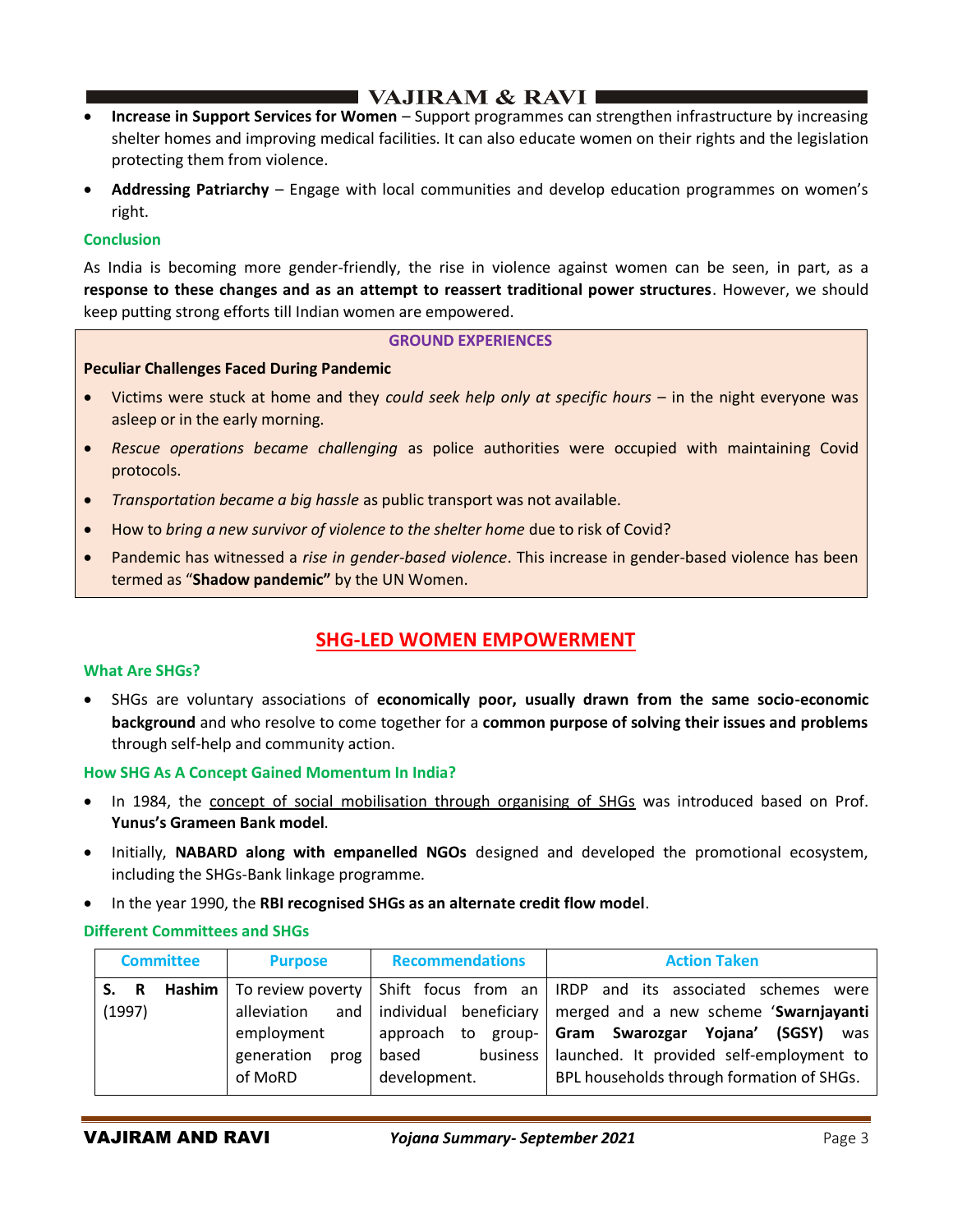| VAJIRAM & RAVI |              |                                                                                                         |                                                                                                                                                                                                                                               |  |  |  |
|----------------|--------------|---------------------------------------------------------------------------------------------------------|-----------------------------------------------------------------------------------------------------------------------------------------------------------------------------------------------------------------------------------------------|--|--|--|
| R Radhakrishna | To<br>review | the   Suggested changes in $ $                                                                          | Emphasis was given to linking SHG members                                                                                                                                                                                                     |  |  |  |
| (2009)         | performance  | of   its design from a top-                                                                             | to social welfare programs.                                                                                                                                                                                                                   |  |  |  |
|                | <b>SGSY</b>  | down<br>poverty<br>alleviation<br>approach<br>community<br>a<br>to<br>livelihood<br>managed<br>approach | SGSY was restructured into National Rural<br>Livelihood Mission (NRLM) to provide<br>sharper focus on poverty alleviation.<br>NRLM has been renamed as Deendayal<br>Antyodaya Yojana — National<br>Rural I<br>Livelihoods Mission (DAY-NRLM). |  |  |  |

## **DAY-NRLM & Women Empowerment**

- **Twin Objective** Organising rural poor women into SHGs; and constantly nurturing and assisting them to take up economic activities.
- Aim to reduce poverty by enabling poor households to access gainful self-employment and skilled wage employment opportunities, through building strong grassroots institutions for the poor.
- The programme aims to ensure that at least one-woman member from each rural poor household (about 9 crores) is brought into women SHGs.



Key Features DAY-NRLM and Institutional Structure of SHGs

## **Dashasutras Under DAY-NRLM**

- Earlier SHGs movement followed five principles. These were Regular Meetings; Regular Savings; Regular Inter-Loaning; Timely Repayment of Loans; and Up-to-date books of Accounts.
- Later five additional principles were started to be followed Health, Nutrition, and Sanitation; Education; Active involvement in Panchayati Raj Institutions (PRIs); Access to Entitlements and Schemes; and Creating Opportunities for Sustainable Livelihoods.
- Taken together, these principles form Dashasutras under DAY-NRLM.

## **Women Entrepreneurship and Economic Progress**

- There are mainly three central aspects of entrepreneurship: (a) uncertainty and risk, (b) managerial competence, and (c) creative opportunism or innovation.
- Hence, promotion of entrepreneurship through SGs would require empowerment of millions of SHGs.
- If women SHGs are empowered they can ensure job opportunity by effectively utilising available resources into profitable products as per the local need and the acceptability of consumers.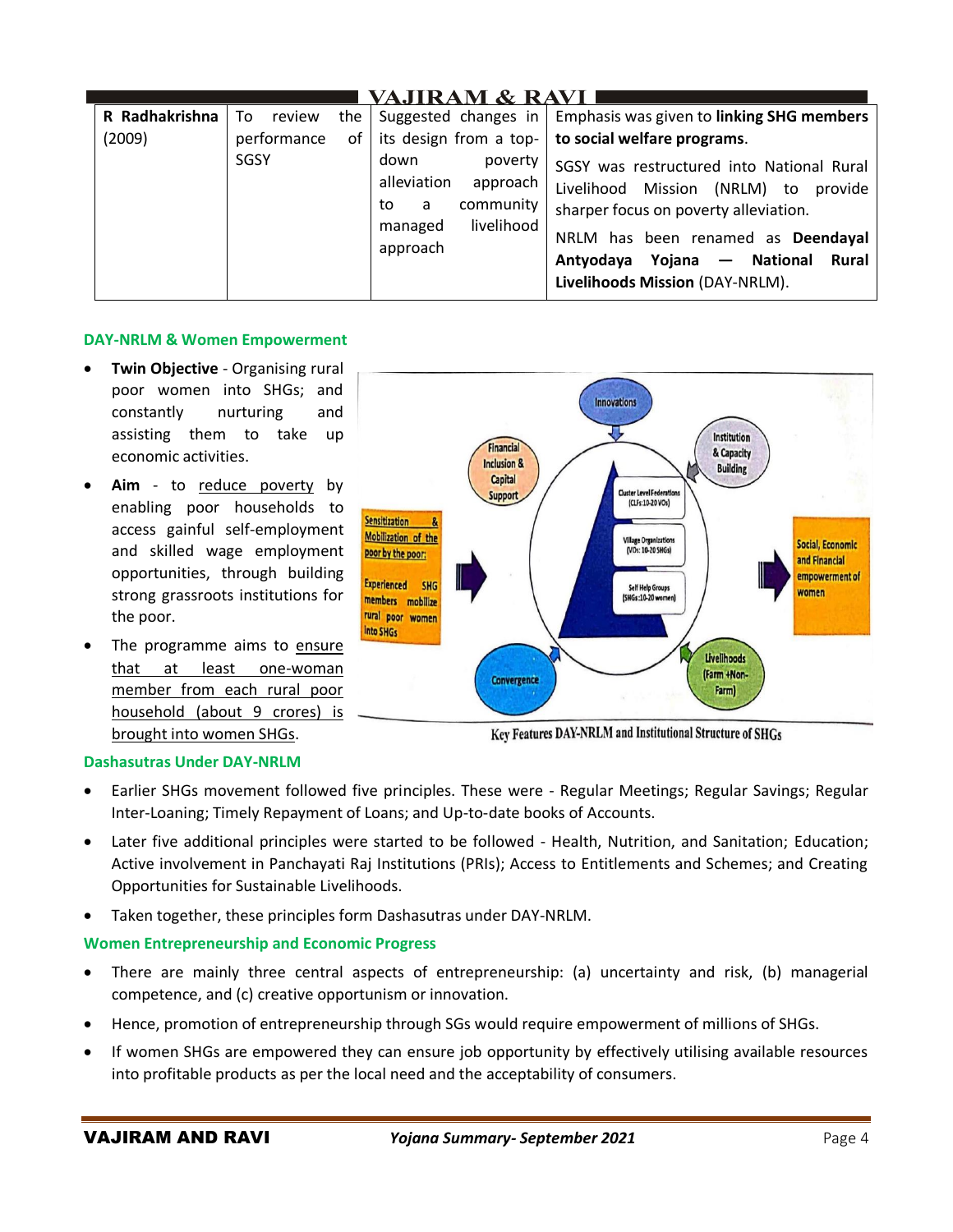## VAJIRAM & RAVI

#### **DAY-NRLM & Empowering Process**

The nucleus of DAY-NRLM been built around a **basic human nature of the feeling of self-worth and the selfhelp**. Following **four pillars of the scheme** ensure the empowerment process in DAY-NRLM -

- **1. Social Mobilisation, Formation And Promotion Of Sustainable Institutions Of Poor**
	- These community-based organisations adhere to core principles of democratic governance and financial accountability.
	- It participates effectively in local governance and development, mediate livelihood concerns and social issues affecting the poor members, facilitates access of the poor to entitlements and public services.
- **2. Pillar Of Financial Inclusion**
	- Here focus is laid on both demand and supply-side interventions.
	- **Demand-side interventions** ensure the promotion of effective book-keeping: provision of capital support to SHGs; creating a culture of prompt repayments of loans etc.
	- **Supply-side interventions** confirm the formation of sub-committees of State-level Bankers Committee in all states; bankers' sensitisation on concept, practices, etc.

#### **3. Livelihood**

- The focus is on strengthening existing and new income sources, promotion of opportunities. The scheme empowered women SHGs to **take up non-farm livelihoods activities** too.
- **Start-Up Village Entrepreneurship Programme** (SVEP) promoted rural start-ups in the non-farm sector.

## **4. Social Inclusion and Convergence**

Platforms established by SHGs are leveraged for better implementation of multiple public welfare schemes/programmes.

#### **Issue & Challenges**

- The SHG movement traversed from the "**thrift and saving" in the 1980s to the "livelihood" based economic empowerment method**. Despite such progress, it is suffering from many challenges, as discussed below.
- **Universal social mobilization** Identification and inclusion of the poor remains a challenge. There is **need to develop community resource persons** for participatory identification of poor.
- **Training, Capacity Building & Skill Upgradation** There is lack of appropriate training plans, quality training and availability of expert training institutions.
- **Universal Financial Inclusion** Lack of uniform financial management systems at all tiers of SHGs has impacted the growth in bank accounts, improvement in financial literacy, and absorption capacity of community members.
- **Multiple & Diversified Livelihoods** There is lack of progressive leadership for inclusiveness of small-sized enterprises at the federal level. Market/ forward linkages, is largely missing.
- **Support Structure at the Community** Creation of business environment, enhancement of skills, and identification of value chains with proper clustering across the state along with positioning competent human resources in the SHGs ecosystem are required.
- **Schematic Convergence** Field level schematic convergence is the need of the hour to bring synergies directly or indirectly with the institutions of poor.

#### **Conclusion**

Focus on **mobilisation of more SHGs** and taking their support services for creation and operation of rural farm and non-farm infrastructure would help improve rural livelihoods and income.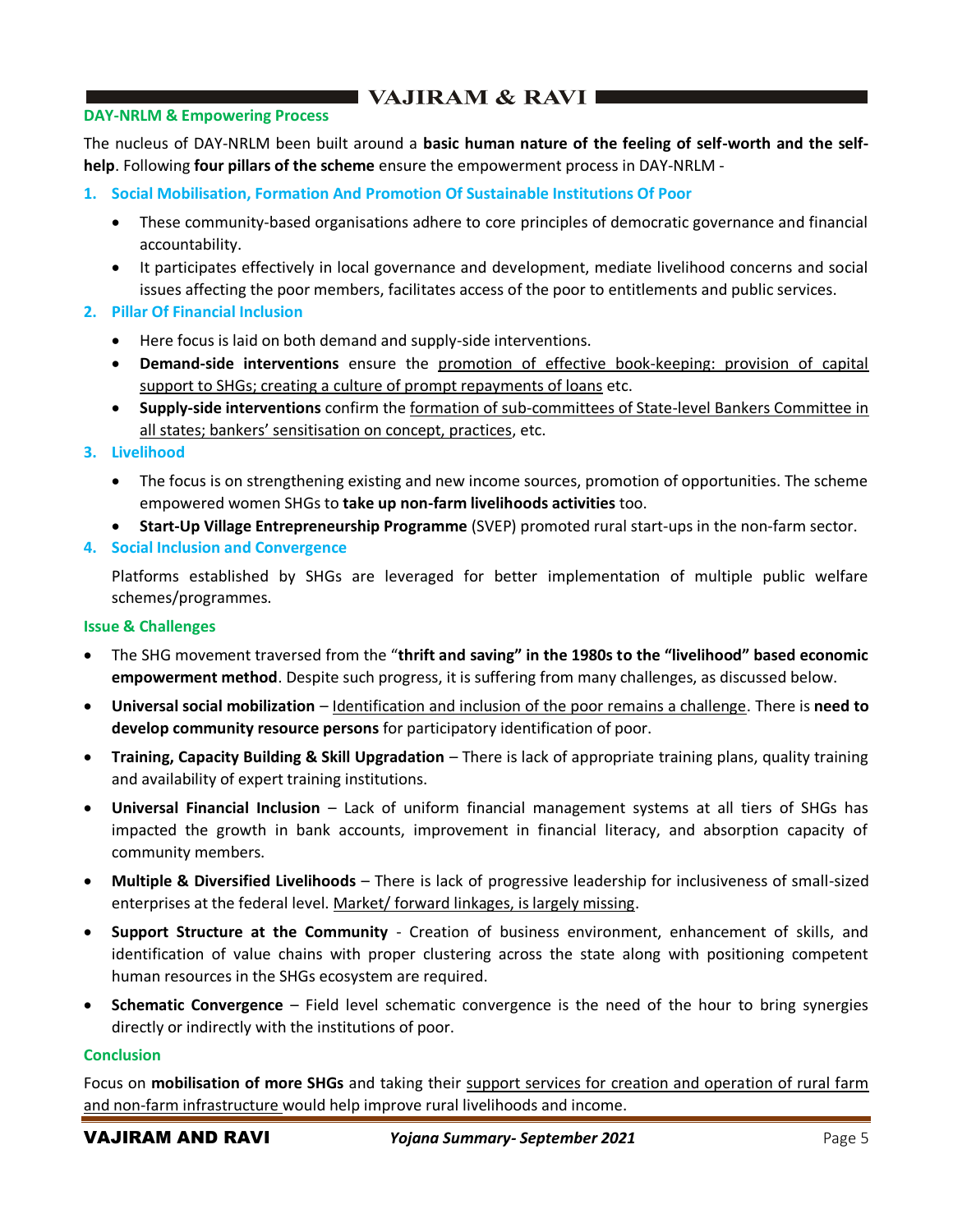## $\blacksquare$  VAJIRAM & RAVI $\blacksquare$ **WOMEN IN INDIA'S TOY INDUSTRY**

Spanning thousands of years, toy manufacturing in India is as old as civilisation itself. Some of the earliest evidence of terracotta toys being found in Harappa (2,500 BCE).

## **Toy Industries & Women Empowerment**

- Employment in the toy manufacturing sector offers its femalemajority workforce avenues for socio-economic empowerment, financial security, and skill development.
- It also offers opportunities for **women to act as agents of change by preserving local toy forms, intrinsic to their regions**.
- Toy manufacturing also creates possibilities for men and women artisans to work together, thereby **promoting equal task division and partnerships**.
- For instance, in Tamil Nadu the manufacturing processes of *'Vilachary'* clay toys are divided between men and women.

## **Toy Industries: Statistics**

- According to a report by the National Productivity Council, India's toy industry employs three million workers, of which 70 per cent are women.
- India's current toy industry is estimated to be **valued at \$1.5 billion** and has the potential to **grow to \$2-3 billion by 2024**.
- India's domestic toy demand is predicted to grow at 10-15% against the global average of 5%.

## **Challenges**

- It continues to be **significantly fragmented**, with 90 per cent of the market being unorganised.
- 75 per cent of domestic manufacturing originates in **micro-industries**, while 22 per cent comes from MSMEs. Less than 3 per cent of the domestic toy manufacturing processes come from large units.
- The retail value of the Indian toy market is INR 16, 000 crores of which **close to three-fourths are Chinese imports**.

## **Govt Initiatives**

- In January 2021, it launched '**Toycathon**', a hackathon to develop toys and games based on Indian culture and ethos.
- To promote the indigenous toy manufacturing industry, this multi-Ministerial effort sought to create an '**Aatmanirbhar' eco-system for local manufactures** by exploring their untapped potential.
- Toy manufacturing clusters across the country have come to be formally recognised and supported by the govt.
- **State govts.** are in the process of allocating spaces for toy parks. For instance, Koppal District in Karnataka has recently been recognised as the country's first toy manufacturing cluster.

## **Conclusion**

As India looks to build its 'toyoconomy — women workers will continue to play a significant role in fulfilling domestic demand, reducing imports and raising India's share of toy manufacturing in the global marketplace.

## **New India Teams Up for Toys**

- Approx. 3 Mn ppl employed
- 70% of them are women
- 4000+ MSME units manufacturing toys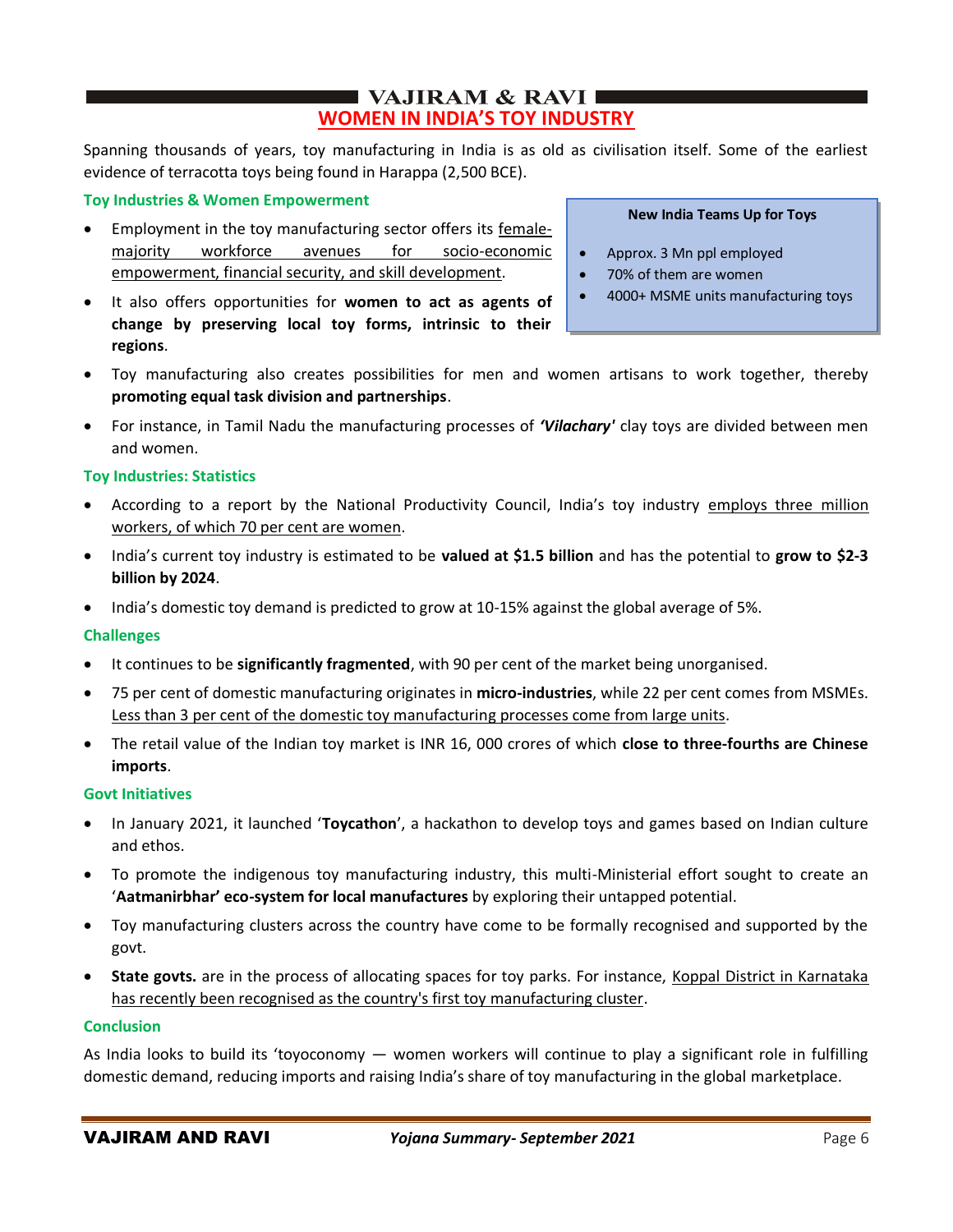## I VAJIRAM  $\&$  RAVI $\blacksquare$ **WOMEN AT MSME WORKPLACE**

## **MSME Definition Revised**

- Distinction between manufacturing and service sector eliminated.
- **Revised MSME Classification** Composite Criteria using Investment in Plant & Machinery/equipments and Annual Turnover has been formulated.
- Micro Investment in P&M/ Equipment: Not more than Rs. 1 crore & annual turnover; not more than Rs 5 crore
- **Small** Investment in P&M/ Equipment: Not more than Rs. 10 crore & annual turnover; not more than Rs 50 crore
- Medium Investment in P&M/ Equipment: Not more than Rs. 50 crore & annual turnover; not more than Rs 250 crore

**Government's Focus Towards Women Entrepreneurship**

- The **Women Entrepreneurship Platform** (WEP) was launched on 8 March 2018 (on the occasion of International Women's Day) as NITI Aayog's flagship initiative.
- Women entrepreneurship is being promoted in a big way in the Northeast and the Ministry of Development of North Eastern Region (MDoNER) came forward to provide a Viability Fund to new startups.

## **INNOVATING BREAST CANCER SCREENING**

- **Dr A. Seema** was awarded the **Nari Shakti Puraskar 2018** for her outstanding contributions to benefit women through science and technology including the **development of a wearable device for breast cancer screening**.
- She has developed a low-cost, portable, easy-to-use breast cancer screening device. In India, **because of the large**

**population, mass screening using devices like a mammogram is not practical and affordable**.

• This invention was selected as **one of the ten best innovations** in the **Prime Minister's Award for Excellence in Public Administration** under the innovations category.

## **WOMEN IN HANDLOOM SECTOR**

- Different parts of India have produced distinct styles muslin of Chanderi, Varanasi brocades, Rajasthan and Odisha have given tie and die products.
- Patola sarees from Patan, Himroo of Hyderabad, phulkari and Khes from Punjab, Daccai and Jamdani from Bengal, traditional designs from Assam and Manipur like the Phenek and Tongam.

**Handloom Sector And Women's Empowerment Through Financial Independence**

- The **relevance of the handloom sector in the agrarian economy** is massive because of its linkages with crucial and sensitive sectors like agriculture.
- It **uses agricultural products as raw materials** and, therefore, provides an ever-ready market for agricultural produce.

As per WHO, breast cancer accounts for 2.09 million cases and 627000 deaths globally.

In India, it accounts **14% of all cancers in women**.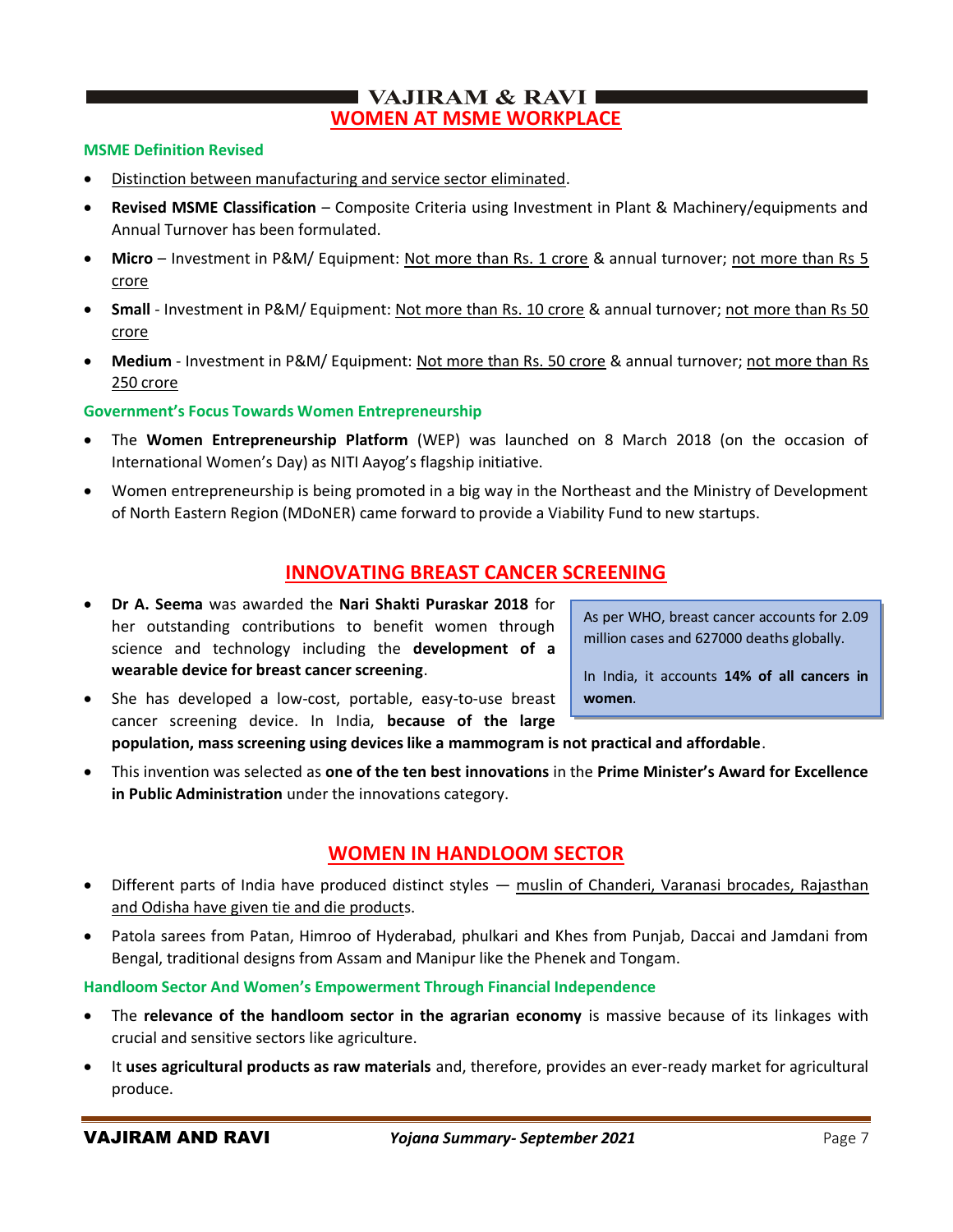## ■ VAJIRAM & RAVI I

- It is a sector that directly addresses women's empowerment. As per the 2019-20 census, the **sector engages over 23 lakhs female weavers and allied workers**.
- According to the **Fourth All India Handloom Census**, the total number of households in India engaged in handloom activities (weaving and allied activities) is 31.45 lakhs.
- A higher number of females are involved in allied activities related to the handlooms. **Female workforce participation rate** in allied activities in this sector is **twice as much higher than their male counterpart**.

## **MAKING OF THE ADMINISTRATORS**

- Civil Servants always perform at the forefront, both at the cutting grassroots levels as well as in the highly complex and impactful policy formulation.
- Hence, **Capacity Building** assumes immense importance for civil servants, the government, and the nation.

## **Origin of Civil Service in India**

- The present system of civil services was created by the **British to serve their imperial interests**.
- It was established as the **Imperial Civil Service** (ICS) to perform regulatory functions like maintaining law and order and generating revenue.

## **Civil Services After Independence**

- In the democratic set-up the political leadership was likely to change at periodic intervals. In such scenario, the necessity of **bureaucratic continuity and neutrality of civil servants** was deemed essential.
- Sardar Vallabhbhai Patel strongly advocated for **continuing the civil service**, calling it '**the steel frame of India'.**
- Later**,** Constituent Assembly incorporated **Article 312 to constitute All India Services**.
- Significant changes were also visualised in the role of the administrators. It was no longer seen to be limited to the colonial rale of revenue collection and enforcing law & order.
- Welfare oriented Indian governments used the policy formulation and implementation capabilities of these administrators to design and roll out many schemes in all domains.
- The institution of civil services has worked along with the political leadership for the overall socio-economic development of the country.
- With its **national character**, it has also been a **strong binding force to a Union of States**.

## **Role of Civil Services**

- Service presence throughout the country and strong binding character,
- The administrative and managerial capacity of the services,
- Effective policy-making and regulation,
- Effective coordination between institutions of governance,
- Leadership at different levels of administration
- Service delivery at the cutting-edge level
- Providing 'continuity and change' to the administration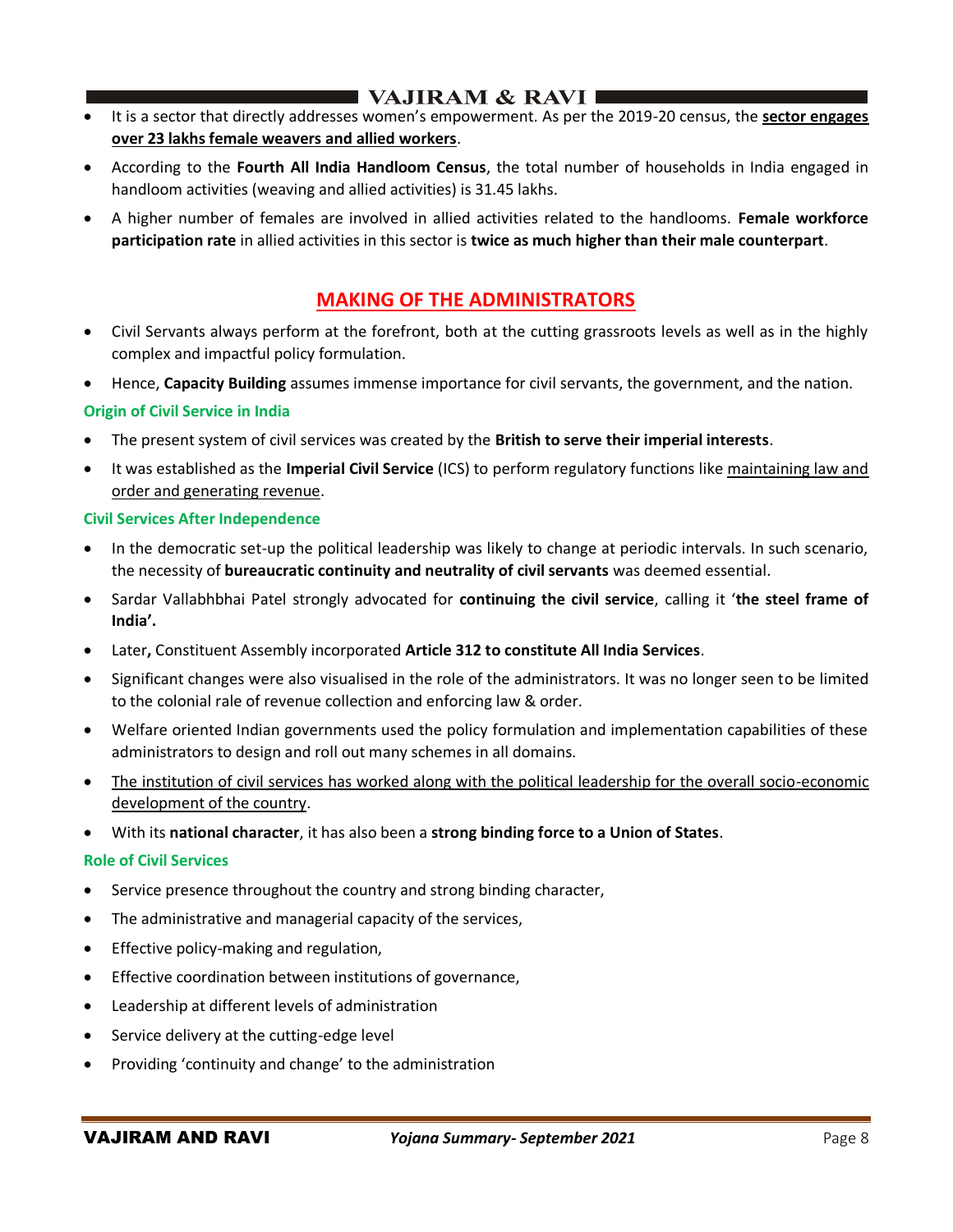## $\blacksquare$  VAJIRAM & RAVI $\blacksquare$

## **Need for Reform**

- The present system of the training of civil servants is very comprehensive, relevant and career-spanning. Yet, fact remains that it was designed decades ago and continues to foster the same mindsets, which were plagued by the **shadows of colonial mistrust**.
- Also **new technologies are changing the governance landscape** which necessitates Civil Services Reform.

## **Challenges Pertaining To Development Of Right Attitudes And Mindsets**

- Change in outlook and performance of administrators can come only by a **transformation in their attitudes and mindsets** from that of a ruler to a leader, collaborator and facilitator.
- The **strong value system**, the **courage of conviction** and **positive outlook** must be deeply entrenched in the civil servants to cope with external pressures.
- This leads to the question of altering and improving the intangible attitudes and mindsets of trainee civil servants. It is the area of attitudes, which is much more challenging and *harder to be crystallised in simplistic determinants*.

## **Recent Reforms in the Training of Administrators**

## **Mission Karmayogi**

- The Union Cabinet has approved the adoption of the New National Architecture for Civil Services Capacity Building called *"Mission Karmayogi*" in September 2020.
- It is a **competency focussed training of officials** using digital platforms that aims to transform the capacity building apparatus at the individual, institutional, and process levels.
- The Programme will be delivered by setting up an **Integrated Government Online Training-iGOT Karmayogi Platform**.

## **Aarambh**

- 'Aarambh' is an initiative to bring all the probationers of All India Service, Group-A Central Services and Foreign Service together for a Common Foundation Course (CFC).
- It **breaks the silos of services and departments** from the very beginning of the career of a civil servant.
- It aims at making the civil servants capable of leading the transformation and work seamlessly across departments and fields.

## **Common Mid-Career Training Programme (CMCTP)**

- A scheme, similar to Aarambh, has been envisaged to **break the silos among different civil services at the mid-career level** in the form of the Common Mid-Career Training Programme (CMCTP).
- This programme aims at providing a common learning platform for officers belonging to different civil services. It will focus on the development of behavioural, functional, and domain level competencies.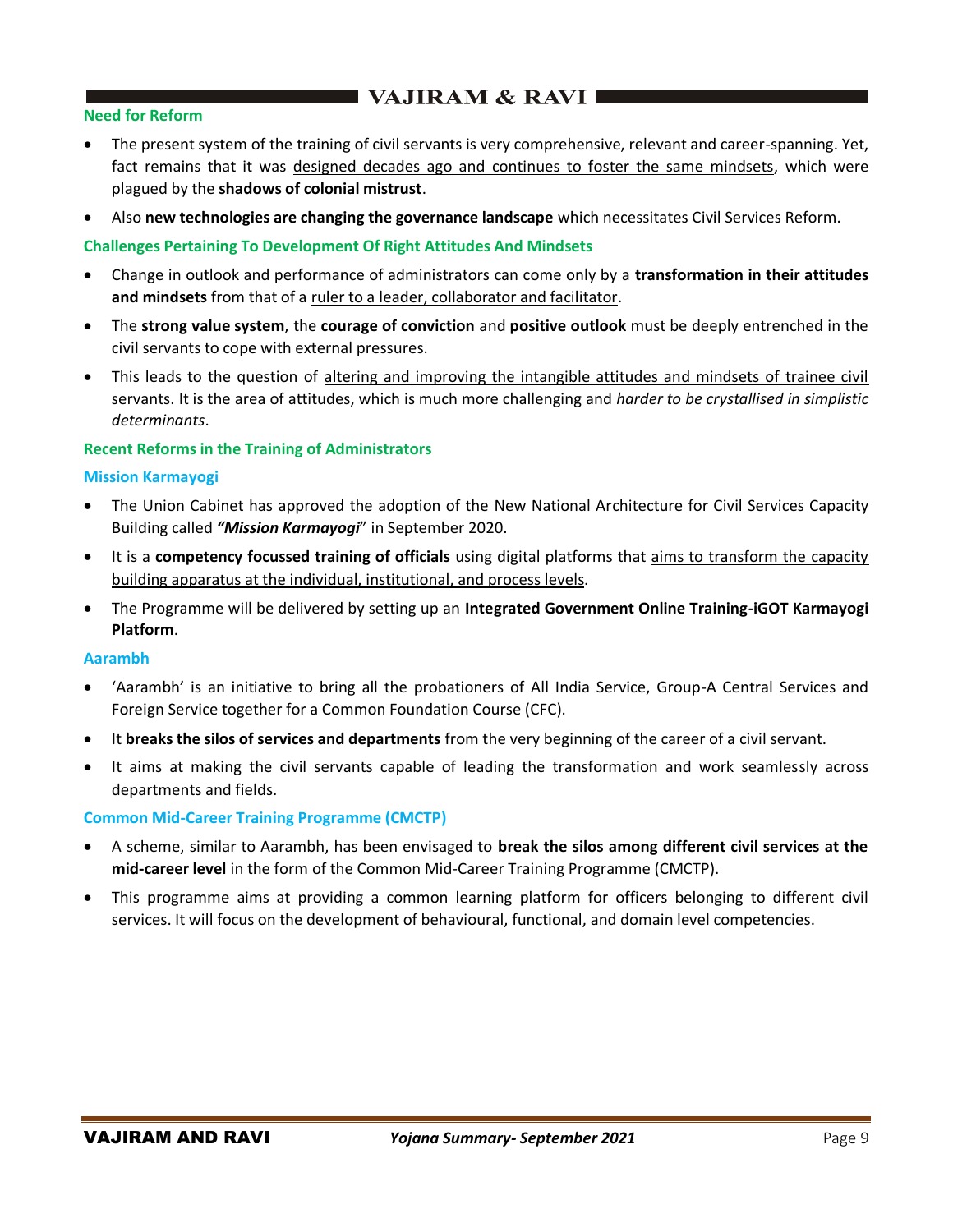## VAJIRAM & RAVI **GENDER JUSTICE**

## **Impact of Socialisation**

- In the mid-twentieth century, the **French social philosopher Simone de Beauvoir** wrote the magnum opus **'Second Sex'**.
- Here she elaborated the **secondary position of the women** because of social-cultural factors. She famously written that '**one is not born, but rather becomes, a woman**.'
- She mentions that the '**sex**' (biological difference between male and female) in the course of time becomes '**gende**r' (a socio-cultural construct).
- It happens due to **primary** (family peer groups, community) and **secondary** (school, college, club, public library, offices, sports, etc.) **socialisation**.

## **Recent Judicial Orders Ensuring Gender Justice**

- As per IFS Services Rules, married women were not allowed to join IFS. This was quashed by the SC.
- In Joseph Shine v Union of India, Supreme Court **struck down Section 497 of IPC (punishment for adultery) as unconstitutional**, being violative of Articles 14, 15, and 21 and Section 497 which was based on gender stereotypes on the role of women.
- Recently, SC declared **Talaq-e-biddat** (triple talaq at the same time) **unconstitutional & arbitrary** (violative of fundamental right to equality).

#### **Empowerment Parameters**

- The Fifth National Family Health Survey (2019-20) talks of the **following factors for the empowerment of women**:
	- o ownership of physical assets-mobile phones, bank accounts, land & housing;
	- o access to menstrual hygiene products (sanitary napkins etc);
	- $\circ$  participation in household decisions (healthcare for herself, household purchases, visits to family/ relatives);
	- o employment status;
	- o gender violence;
	- o marriage under the age of 18 years; and
	- o educational attainment of more than 10 years.
- However, SDGs also take into account (i) the time spent on domestic or unpaid work decisions; (ii) decision on reproductive health; and (iii) incidence of female genital mutilation.

#### **Progress of Indian Women as per NFHS (2019-20)**

- Sex ratio at birth in 2020 increased to 942,
- Due to PMJDY, women's bank accounts increased by 28% (2015- 2020).
- Participation in household decision making increased marginally to 85%.
- Share of women marrying before 18 years is about 30% (both in 2015 and 2020).
- Domestic violence stagnating but during the Covid-19 lockdown it surged to 60%.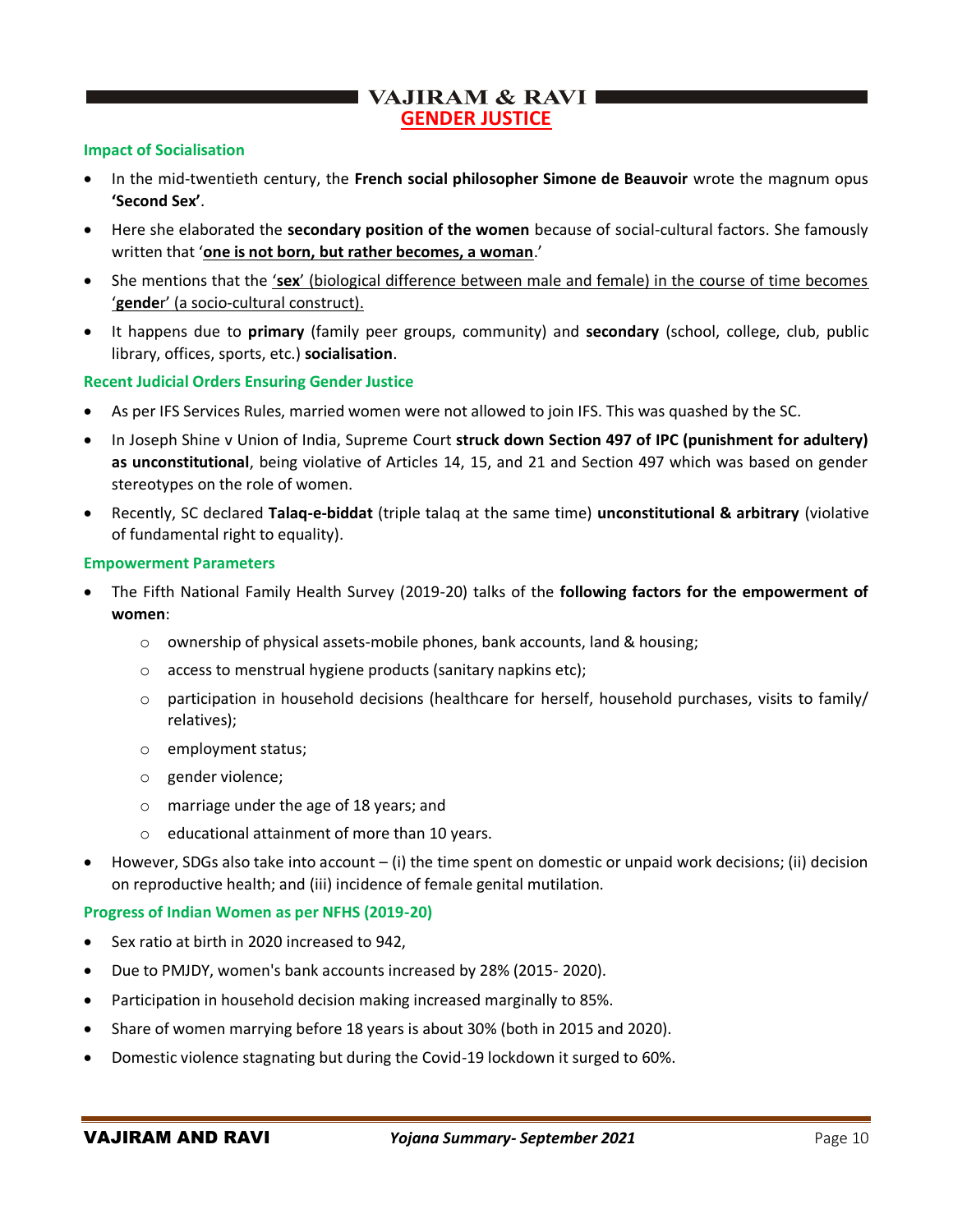## I VAJIRAM & RAVI I

- **Share of Union Budget** spent on women-related schemes **has stagnated at about 5.5% since 20**09, and less than 30% of which is being spent on 100% women-focused schemes.
- Spending of budget of Ministry of Women and Child Development on women empowerment decreased to Rs 310 crores in 2019-2020,
- **Stunting of children rose** in 11 states: Bihar has the highest prevalence of NMR (34), IMR (47), and under 5 MR (56) across 22 states/UTs surveyed.
- IMR in India is 32, much higher than in developed countries.
- Total Fertility Rate (TFR) **declined in most of the states**-
	- $\circ$  replacement level (2.1) achieved in 19 out of 22 states/UTs surveyed;
	- o only states like Manipur (2.2), Meghalaya (2.9), Bihar (3,2), and UP (2.9) have higher TFR than replacement level
	- o Still average TFR in India is 2.2 per woman.
- More than **2/3rds of children below 5 years are immunised** fully in all states, except Meghalaya, Nagaland and Assam.

## **Conclusion**

Sometimes **economic development leads to gender equality** but other times, **empowerment (especially in decision-making) leads to gender equality**, hence both are necessary.

## **GIRL CHILD PROTECTION**

- In 1989, an international agreement, '**The United Nations Convention on the Rights of the Child' (UNCRC)** was adopted.
- This agreement **legally binds the govts** to set out the civil, political, economic, social, and cultural rights of every child. On 11 December 1992, **India ratified UNCRC**.

## **Steps Taken by Indian Govt**

- The **Protection of Children from Sexual Offences** (**POCSO**) Act 2012 It protects children from sexual assault, sexual harassment, and the use of pornographic material for sexual offences against children. Under the Act, **special courts** have been established to deal with these offences.
- **Juvenile Justice (Care and Protection of Children) Act, 2000** seeks to safeguard the rights of children in conflict with the law, and those in need of care and protection.
- **Integrated Child Protection Scheme** (ICPS) was launched in 2009 to build a protective environment for children in difficult circumstances.
- A **National Tracking System for Missing and Vulnerable Children**, **State Child Protection Societies**, **Juvenile Justice Boards** are established across all States.
- **Other prominent laws** are Child Labour (Prohibition and Regulation) Act 1986 (Amendment Act, 2016); the Child Marriage Prohibition Act, 2006; the Pre-Conception and Pre-Natal Diagnostic Techniques Act 1994.
- In 2015, the **Beti Bachao Beti Padhao Scheme** was launched to tackle the declining sex ratio at birth, and to empower the girl child through education.
- In 2020, the **National Commission for the Protection of Child Rights** launched Standard Operating Procedure for Care and Protection of Children in Street Situations.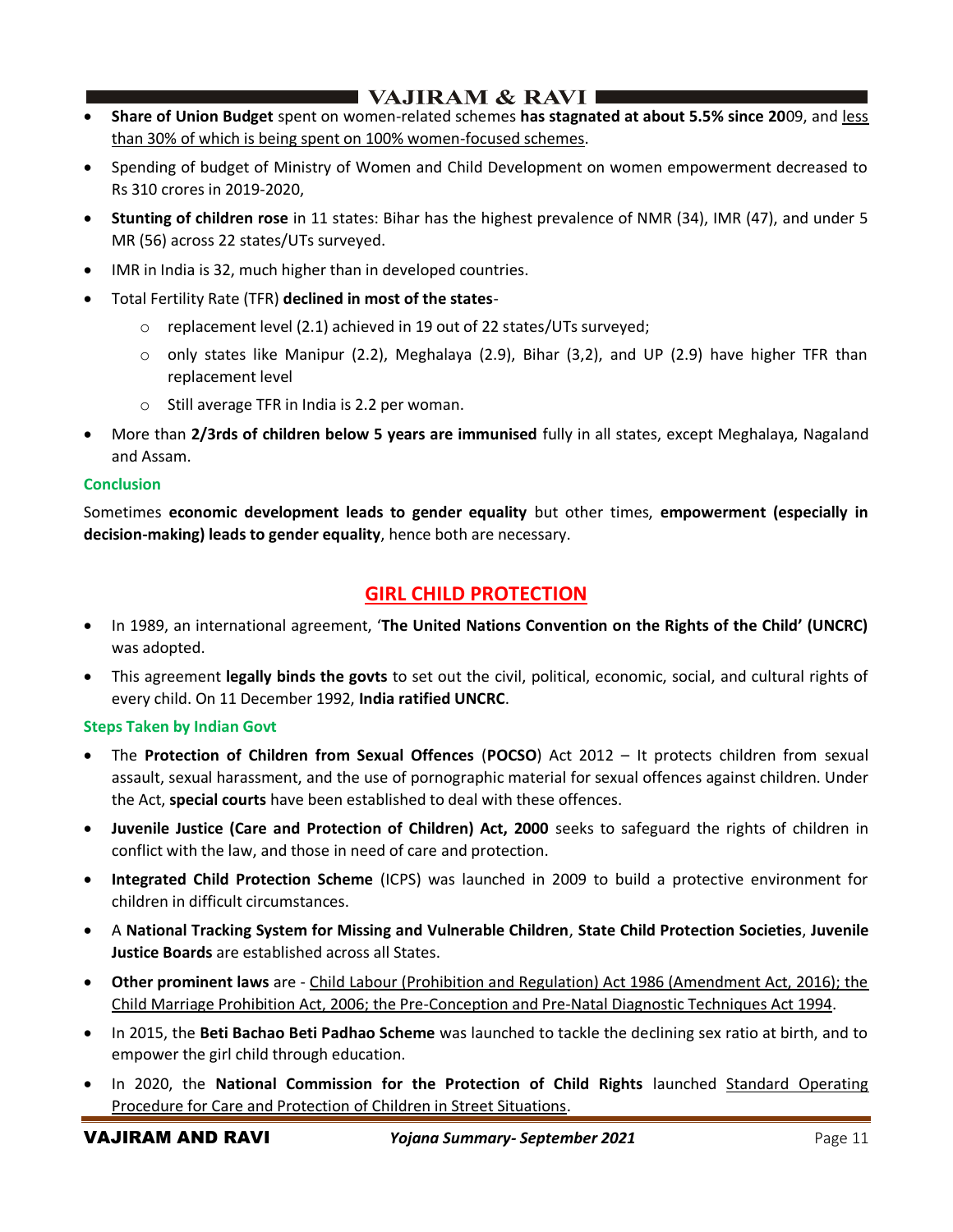## ■ VAJIRAM & RAVI ■

## **Intersection of Vulnerabilities**

- Multidimensional poverty poses a direct threat for girls' safety in three major forms: discriminatory attitudes resulting in poor nutrition and health care; housework and care burden; and exposure to violence.
- Poor girls are at greater risk of child marriage and trafficking. Girls in street situations, orphans, abandoned, and child labours are at high risk.
- **Girls with disabilities** are more likely to face sexual exploitation, particularly if they are visually impaired or having mental conditions.
- A **young girl child of migrant and informal workers** is susceptible to harm, neglect, and abuse.

## **'Covid-19 and Girls**

- **Socio-economic impacts of Covid-19 are gendered**, evident in the form of educational inequality, sexual violence and increased household burden.
- In India, the National Commission for Women reported **2.5 times increase in domestic violence** during the initial months of nationwide lockdown.
- According to research by the United Nations Office on Drugs and Crime, the socio-economic consequences of **Covid-19 have increased migrant smuggling and cross-border trafficking**.
- **UNESCO's Global Education Monitoring Report** (2021) throws light on **increased educational inequalities for adolescent girls during the Covid-19 crisis**. UNESCO estimates that around 11 million girls may not return to school.
- The **digital gender gap** deters girls' remote education and access to information.

## **Way Forward:**

- Educate families
- Overcome gender bias in education
- Launch stringent measures to eliminate child marriage
- Ensure that **girl safety is a collective responsibility** by promoting child safeguarding practices in community, neighbourhood, family, and school. **Form community networks of whistleblowers**.
- Educate and Empower girl child on their rights.
- Prioritise early childhood period.
- Strong protection net for most vulnerable
- Educate girls about cyber safety particularly adolescent girls
- A gendered approach to disaster risk mitigation.
- Empower young girls to act on climate change

#### **Women-20 (W-20**)

It is an official G-20 engagement group focused on gender equity.

W-20 has identified this year the **inclusion of women in decision making at all levels** of responsibility as the **most effective turnkey** for equality, for a balanced and equitable public and private sectors performance, and for a just society.